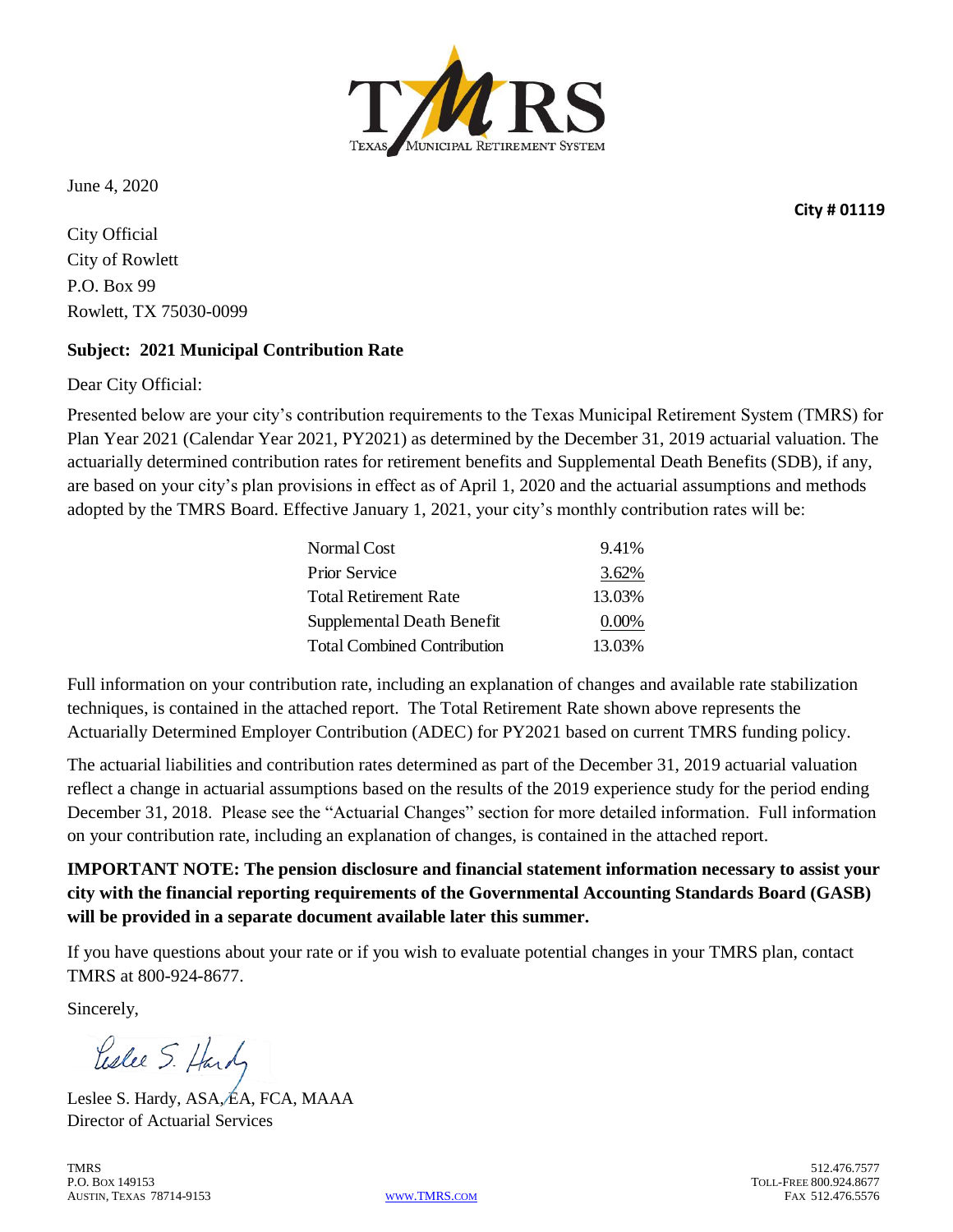# **Table of Contents**

| <b>Actuarial Changes</b>         | A summary of the changes in actuarial assumptions and methods adopted by        |
|----------------------------------|---------------------------------------------------------------------------------|
|                                  | the Board and effective with the December 31, 2019 actuarial valuation based    |
|                                  | on the results of the 2019 experience study.                                    |
|                                  |                                                                                 |
| <b>Rate Stabilization</b>        | A summary of the techniques currently available to assist cities in stabilizing |
| <b>Techniques</b>                | their contribution rate including managing a funding surplus.                   |
| <b>Executive Summary</b>         | A comparison of the highlights of the December 31, 2019 and December 31,        |
|                                  | 2018 actuarial valuations for your city. Included are membership counts, asset  |
|                                  | information, actuarial information, and contribution rate requirements.         |
| <b>Calculation of</b>            | Details the calculation of the Full Retirement Rate (TMRS Plan Year -           |
| <b>Contribution</b>              | ADEC) and the Supplemental Death Rate, if applicable, for your city.            |
| <b>Requirements</b>              | Comparisons before and after the actuarial changes and to the 2018 actuarial    |
|                                  | valuation results are included.                                                 |
|                                  |                                                                                 |
| <b>Summary of Benefit</b>        | A summary of plan provisions in effect as of April 1, 2020.                     |
| <b>Provisions</b>                |                                                                                 |
| <b>Amortization Bases and</b>    | Information on the amortization bases and payments for your city.               |
| <b>Payments</b>                  |                                                                                 |
| <b>Historical and Projected</b>  | This schedule provides your city with historical cash flows, interest credits   |
| <b>Accumulation of the BAF</b>   | and the year-end balance of its Benefit Accumulation Fund (BAF), as well as     |
| <b>Balance</b>                   | projected values for calendar/plan years 2020 and 2021.                         |
|                                  |                                                                                 |
| <b>Reconciliation of Full</b>    | A detailed reconciliation of changes in your city's Full Retirement Rate        |
| <b>Retirement Rate from</b>      | (ADEC) since the prior valuation.                                               |
| <b>Prior Actuarial Valuation</b> |                                                                                 |
| <b>Report</b>                    |                                                                                 |
|                                  |                                                                                 |
| <b>Risks Associated with</b>     | An explanation of risk measurements and how a 10% decline in assets will        |
| <b>Measuring the Accrued</b>     | impact your city's Full Retirement Rate (ADEC).                                 |
| <b>Liability and Actuarially</b> |                                                                                 |
| <b>Determined Contribution</b>   |                                                                                 |
|                                  |                                                                                 |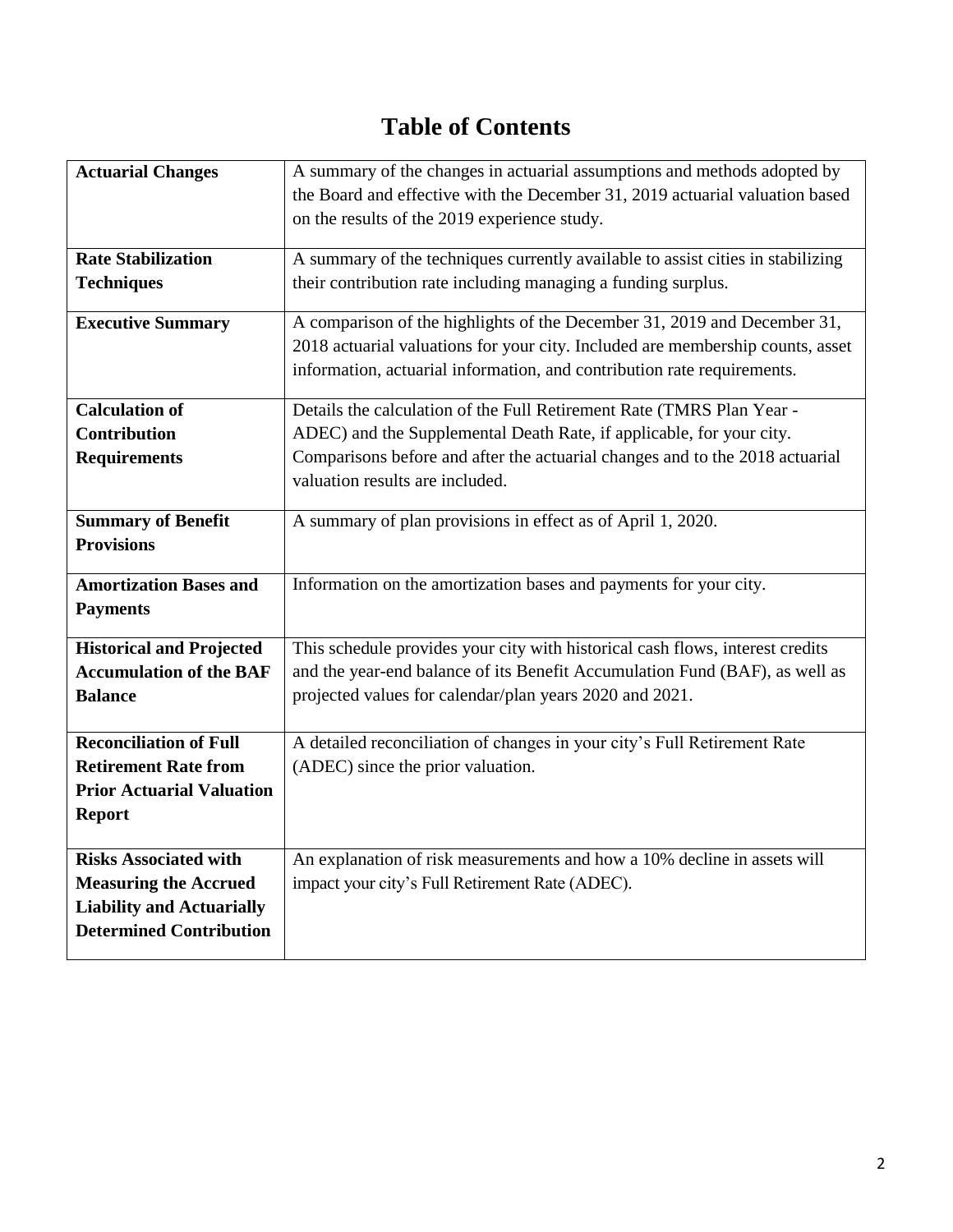### **Actuarial Changes**

As part of their continued effort to ensure that TMRS is well funded and that members' benefits remain secure and sustainable over generations, the TMRS Board of Trustees adopted the actuarial changes summarized below at its October 2019 Board meeting, based on the results of the 2019 experience study and the recommendations of the System's consulting actuary, Gabriel Roeder Smith & Company (GRS). The combined impact of the following actuarial changes is shown in the "Reconciliation of Full Retirement Rate from Prior Actuarial Valuation Report" section of this letter.

### *Actuarial Assumption Changes*

The TMRS Act requires that at least once every 5 years, the System's consulting actuary perform an actuarial experience study and make recommendations to the Board based on the results of that study. Current Board policy is to conduct an actuarial experience study every four years. Accordingly, during 2019, TMRS' consulting actuary, GRS, conducted an experience study for the period ending December 31, 2018. A single set of assumptions is not expected to be suitable forever. As the actual experience of a plan unfolds or the future expectations change, the assumptions should be reviewed and adjusted accordingly. The actuarial assumptions used in the annual actuarial valuations and reviewed as part of the experience study are generally grouped into the following two major categories:

- 1. Economic assumptions investment return, salary increases, overall payroll growth, inflation
- 2. Demographic assumptions rates of termination, forfeiture, service retirement, disability retirement, preretirement mortality, post-retirement mortality

The Board adopted several changes in actuarial assumptions including, but not limited to:

- Slightly modified the step rate portion of the individual salary scale assumption based on recent trends and experience while keeping the ultimate salary increase at 3.5%.
- Introduced a load on the Updated Service Credit calculation equal to 0.1% per year into the future to reflect the asymmetric accrual pattern associated with this benefit formula.
- Decreased the current maximum payroll growth rate assumption from 3.00% to 2.75% to recognize some revenue pressure from a maturing population and changes in the property tax provisions while continuing to include a further reduction for some cities based on patterns of population decline.
- Updated the base mortality tables for healthy retirees to the client specific 2019 Municipal Retirees of Texas mortality tables using the actual mortality experience in TMRS data through December 31, 2018. Continued using a fully generational approach in projecting future mortality rates, but updated the projection scale to the ultimate rates of the MP Scales (Scale UMP).
- Updated the pre-retirement mortality tables to the PUB (10) mortality tables.
- Slightly increased the rates of termination and made small adjustments to the classification and individual city multipliers.
- Simplified and updated the service retirement rate tables.
- Slightly decreased the forfeiture rates (withdrawal of member deposits) for vested members not eligible for retirement.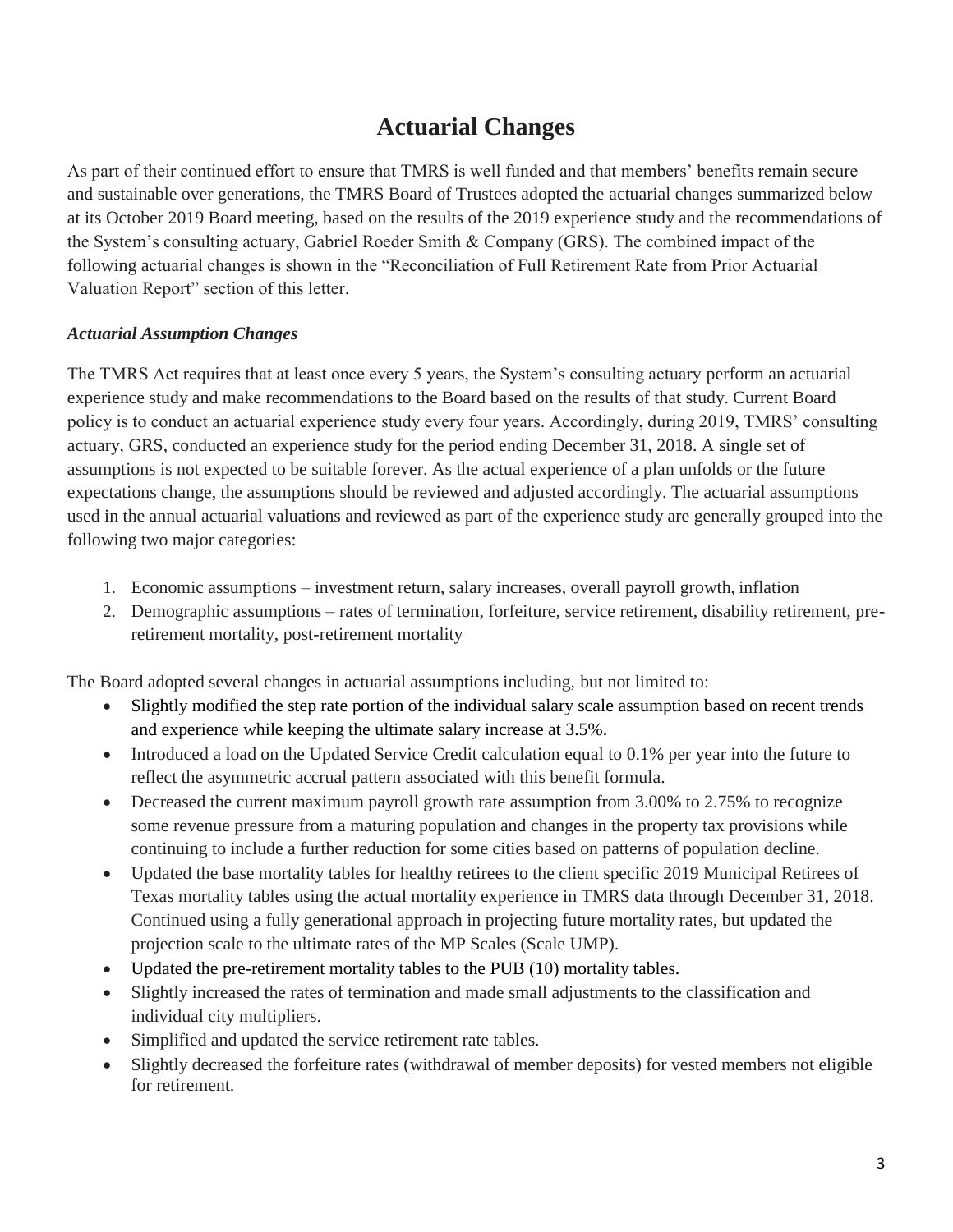#### *Asset Valuation (Smoothing) Method Modification*

In determining the Actuarial Value of Assets (AVA), decreased the "soft" corridor limit around the Market Value of Assets (MVA) from 15% to 12%. There were no other changes to the current 10-year asset smoothing method.

#### *Amortization Policy Modifications*

In TMRS, for underfunded plans, amortization of the Unfunded Actuarial Accrued Liability (UAAL) is a level percentage of payroll over a closed period using the process of "laddering" which separately tracks different amortization components or bases. For all new losses occurring after December 31, 2019 and benefit enhancements on or after January 1, 2021, the maximum amortization period is decreased from 25 years to 20 years for all cities. All prior amortization bases will continue to be amortized on their original schedule. This change will have no impact on the December 31, 2019 actuarial valuation, but will affect future valuations.

Decreased the level dollar amortization period for ad hoc benefit enhancements effective on or after January 1, 2021 from 15 years to 12 years.

Beginning with the December 31, 2019 valuation, once a City reaches an "overfunded" status, all prior amortization bases (ad hoc and non-ad hoc) are erased and an amount of the surplus is credited against the contribution rate to keep the funded ratio constant at the current level. Previously, the contribution rate credit was based on a 25-year open amortization policy.

### *Supplemental Death Benefit Fund Premiums*

The premium for retirees will now be based on the full \$7,500 benefit versus the \$2,500 benefit previously used. There will now be a credit against premiums for active employees equal to 2% of the fund balance as of the valuation date expressed as a percentage of covered payroll for participating cities.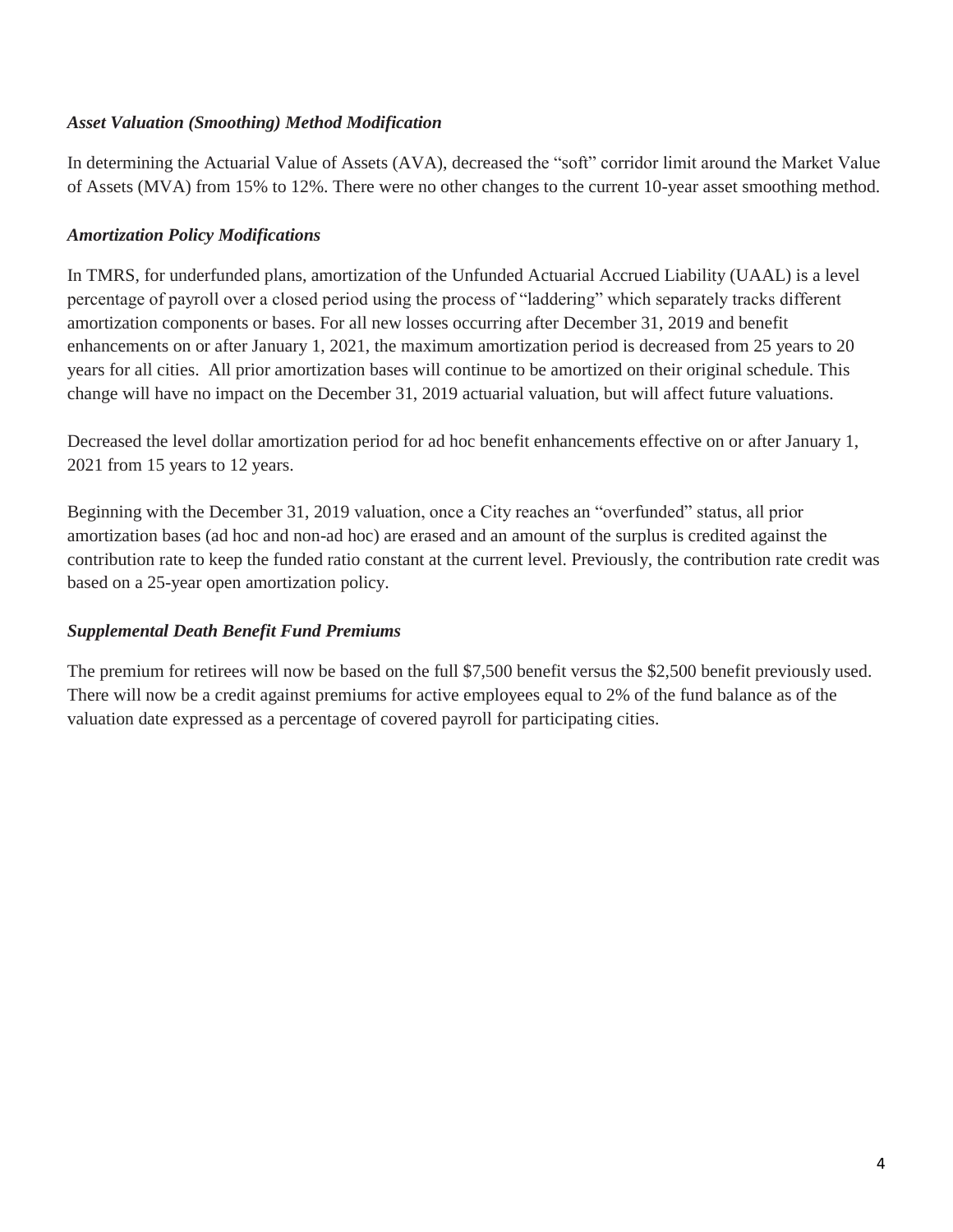### **Rate Stabilization Techniques**

Contribution rate stabilization is a strategic goal of the TMRS Board of Trustees. Since 2007, the Board has approved many actuarial changes to minimize short-term volatility in contribution rates while maximizing longterm System sustainability. Even so, some cities continue to experience significant changes in their annual contribution rates. Under the current funding policy in which rates are actuarially determined each year, contribution rate stabilization is fully optimized at the System level; therefore, any further rate stabilization must be achieved at the city level.

The most effective way for a city to stabilize its TMRS contribution rate is to determine, during its budget process, an affordable contribution rate that exceeds the required, calculated contribution rate and continue to pay that same rate, even when the calculated contribution rate goes down. This is particularly true for cities with an Unfunded Actuarial Accrued Liability (UAAL). These additional monthly contributions at a predetermined fixed rate accomplish the following:

- provides a stable annual contribution rate for budgeting purposes;
- directly reduces the UAAL;
- accelerates the years needed to attain full funding (i.e. pays off the UAAL quicker);
- produces cost savings over the long run; and
- provides a contribution rate cushion for future adverse plan experience.

A city can also make one or more lump sum contributions during the year which has a similar impact on the plan's funding status, but is less effective from a rate stabilization perspective.

For cities with an Overfunded Actuarial Accrued Liability (OAAL or surplus), the calculated contribution rate is determined by decreasing the normal cost rate (the cost of the current year accruals for active employees) by a rate calculated to keep the funded ratio constant at the current level. In most cases, the result is a required contribution less than the normal cost. It is important to note that there is still a chance that adverse experience could result in the funded ratio dropping below 100%. In order to dampen contribution rate volatility and to increase the likelihood of maintaining a funded ratio greater than 100%, TMRS encourages cities in a surplus position to consider paying the full normal cost rate (or as much as possible toward the full normal cost rate) until the funded ratio is at least 110%.

As noted above, additional contributions are entirely voluntary. A city can always revert to paying only the required calculated rate each month if financial circumstances change during the year. There is no formal action that needs to be taken by a city to contribute at a higher level than the required monthly minimum. Additional monthly contributions may be made during the normal payroll reporting process by simply filling out line 2. A. of Form TMRS 3 with the increased employer contribution rate. Lump sum contributions should be reported separately from the regular payroll reporting process and submitted with Form TMRS 3ADD.

If your city would like to explore the impact of any of these rate stabilization techniques on your TMRS plan, please contact Leslee Hardy, Director of Actuarial Services, at lhardy@tmrs.com.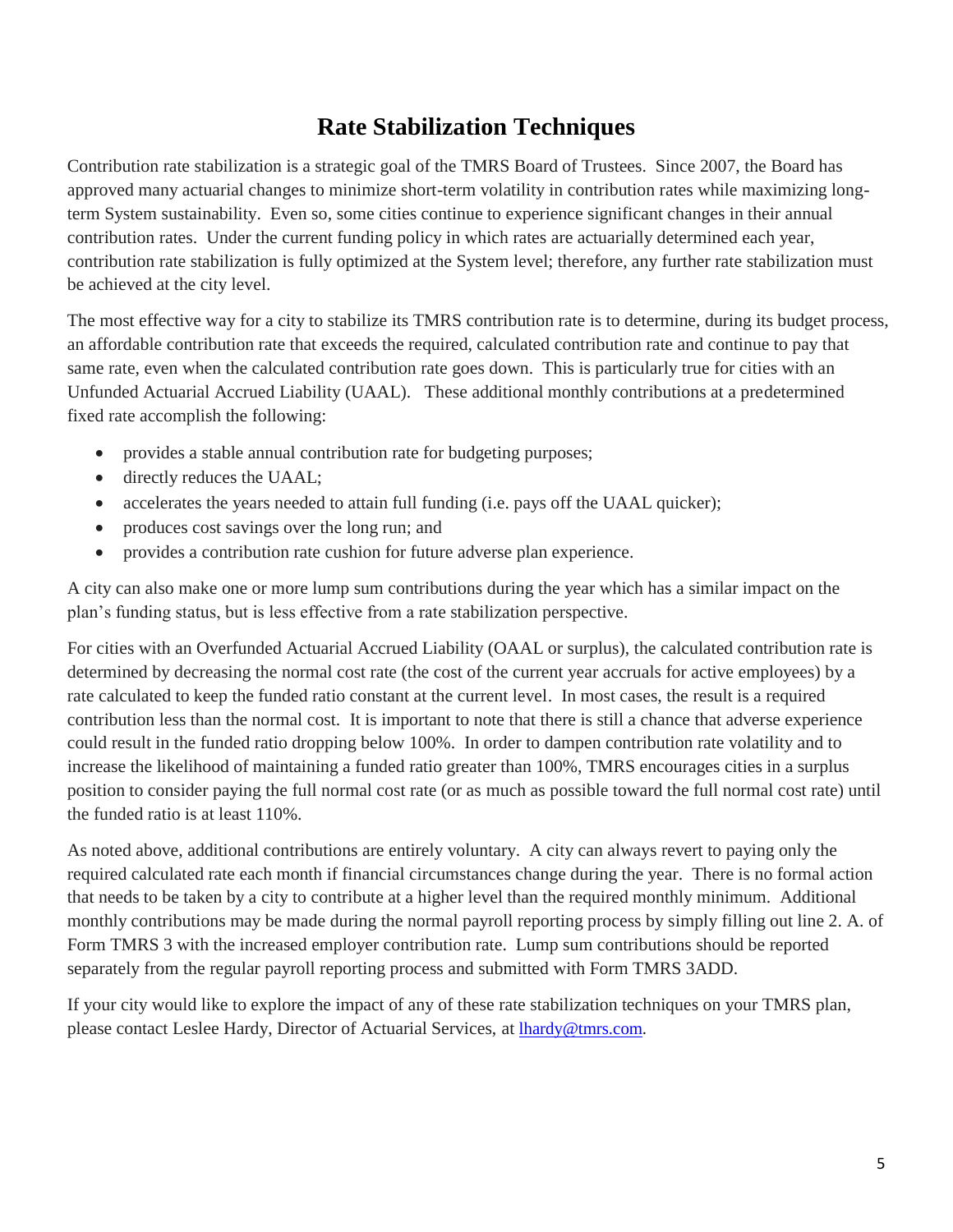# **Executive Summary**

| Valuation as of TMRS Plan Year (PY) Ending     | 12/31/2019        | 12/31/2018 |             |  |  |
|------------------------------------------------|-------------------|------------|-------------|--|--|
| Membership as of the Valuation Date            |                   |            |             |  |  |
| Number of                                      |                   |            |             |  |  |
| - Active members                               | 408               |            | 389         |  |  |
| - Retirees and beneficiaries                   | 250               |            | 231         |  |  |
| - Inactive members                             | 280               |            | 265         |  |  |
| - Total                                        | 938               |            | 885         |  |  |
| Prior year's payroll provided by TMRS          | \$<br>27,848,458  | \$         | 25,761,011  |  |  |
| Valuation Payroll                              | \$<br>28,499,621  | \$         | 26,513,875  |  |  |
| Benefit Accumulation Fund (BAF) Assets         |                   |            |             |  |  |
| Market BAF Balance                             | \$<br>129,708,751 | \$         | 112,031,227 |  |  |
| BAF crediting rate for PY                      | 15.42%            |            | $(3.08\%)$  |  |  |
| Interest credited on beginning BAF balance     | \$<br>17,276,205  | \$         | (3,528,087) |  |  |
| Municipal contributions                        | 3,570,170         |            | 3,369,540   |  |  |
| Member contributions during year               | 1,949,392         |            | 1,803,271   |  |  |
| Benefit and refund payments                    | 5,118,244         |            | 4,276,402   |  |  |
| Actuarial Value of Assets (AVA)                |                   |            |             |  |  |
| Market BAF Balance                             | \$<br>129,708,751 | \$         | 112,031,227 |  |  |
| Actuarial Value of Assets (AVA)                | 127,646,343       |            | 118,999,637 |  |  |
| AVA as a Percentage of BAF                     | 98.4%             |            | 106.2%      |  |  |
| Return on AVA                                  | 6.93%             |            | 6.13%       |  |  |
| <b>Actuarial Information</b>                   |                   |            |             |  |  |
| Actuarial accrued liability (AAL)<br>$\bullet$ | \$<br>142,774,024 | \$         | 133,624,981 |  |  |
| Actuarial value of assets (AVA)                | 127,646,343       |            | 118,999,637 |  |  |
| Unfunded actuarial accrued liability (UAAL)    | 15, 127, 681      |            | 14,625,344  |  |  |
| UAAL as % of pay<br>$\bullet$                  | 54.3%             |            | 56.8%       |  |  |
| Funded ratio (AVA/AAL)                         | 89.4%             |            | 89.1%       |  |  |
| Employer normal cost                           | 9.41%             |            | 9.46%       |  |  |
| Prior Service Rate                             | 3.62%             |            | 3.59%       |  |  |
| Contribution Rates for TMRS Plan Year (PY)     | 2021              |            | 2020        |  |  |
| Member                                         | 7.00%             |            | 7.00%       |  |  |
| Full retirement rate (ADEC)                    | 13.03%            |            | 13.05%      |  |  |
| Supplemental Death rate                        | 0.00%             |            | 0.00%       |  |  |
| Total Employer Contribution Estimates for PY   | 2021              |            | 2020        |  |  |
| Projected payroll                              | \$<br>29,283,361  | \$         | 27,309,291  |  |  |
| Combined contribution rate                     | 13.03%            |            | 13.05%      |  |  |
| Estimated employer contribution                | \$<br>3,815,622   | \$         | 3,563,862   |  |  |

Note: TMRS Plan Year coincides with Calendar Year

Results from prior year reflect the plan provisions used in the 12/31/2019 valuation report.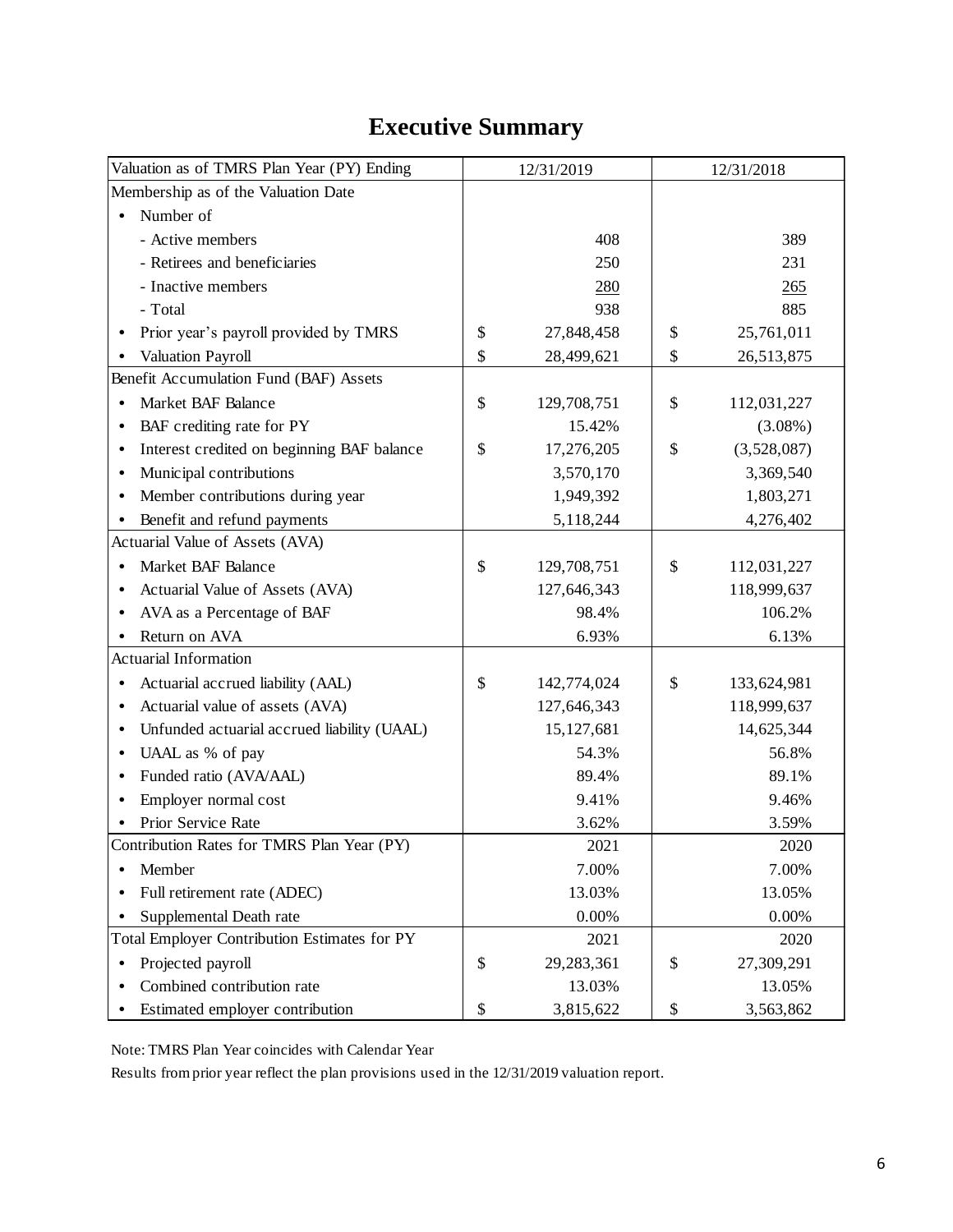# **Calculation of Contribution Requirements**

|                                                         | From Valuation Report as of |                   |                 |              |             |  |  |
|---------------------------------------------------------|-----------------------------|-------------------|-----------------|--------------|-------------|--|--|
|                                                         |                             | December 31, 2019 |                 |              |             |  |  |
|                                                         | New Assumptions             |                   | Old Assumptions |              |             |  |  |
| 1. Prior year's payroll reported to TMRS                | \$<br>27,848,458            | \$                | 27,848,458      | \$           | 25,761,011  |  |  |
| 2. Valuation payroll                                    | 28,499,621                  |                   | 28,499,621      |              | 26,513,875  |  |  |
| 3. Employer normal cost rate                            | 9.41%                       |                   | 9.52%           |              | 9.46%       |  |  |
| 4. Actuarial liabilities                                |                             |                   |                 |              |             |  |  |
| Active members<br>a.                                    | \$<br>65,638,938            | \$                | 65,301,388      | $\mathbb{S}$ | 65,178,705  |  |  |
| Inactive members<br>b.                                  | 20,861,902                  |                   | 21,176,765      |              | 20,711,391  |  |  |
| Annuitants<br>$\mathbf{c}$ .                            | 56,273,184                  |                   | 55,967,244      |              | 47,734,885  |  |  |
| Total actuarial accrued liability<br>d.                 | \$<br>142,774,024           | \$                | 142,445,397     | \$           | 133,624,981 |  |  |
| 5. Actuarial value of assets                            | 127,646,343                 |                   | 127,646,343     |              | 118,999,637 |  |  |
| 6. Unfunded actuarial accrued liability (UAAL) (4d - 5) | \$<br>15,127,681            | \$                | 14,799,054      | \$           | 14,625,344  |  |  |
| 7. Funded ratio $(5/4d)$                                | 89.4%                       |                   | 89.6%           |              | 89.1%       |  |  |
| 8. Equivalent Single Amortization Period*               | 21.9 Years                  |                   | 21.9 Years      |              | 22.8 Years  |  |  |
| 9. Assumed payroll growth rate                          | 2.75%                       |                   | 3.00%           |              | 3.00%       |  |  |
| Contribution Rate for TMRS Plan Year:                   |                             | 2021              |                 |              | 2020        |  |  |
| 10. Full retirement rate                                |                             |                   |                 |              |             |  |  |
| Normal cost<br>a.                                       | 9.41%                       |                   | 9.52%           |              | 9.46%       |  |  |
| Prior service<br>b.                                     | 3.62%                       |                   | 3.47%           |              | 3.59%       |  |  |
| Full retirement rate<br>c.                              | 13.03%                      |                   | 12.99%          |              | 13.05%      |  |  |
| 11. Supplemental Death rate                             | 0.00%                       |                   | 0.00%           |              | 0.00%       |  |  |
| 12. Combined contribution rates $(10c+11)$              | 13.03%                      |                   | 12.99%          |              | 13.05%      |  |  |

\* New Losses are laddered on 25-year period.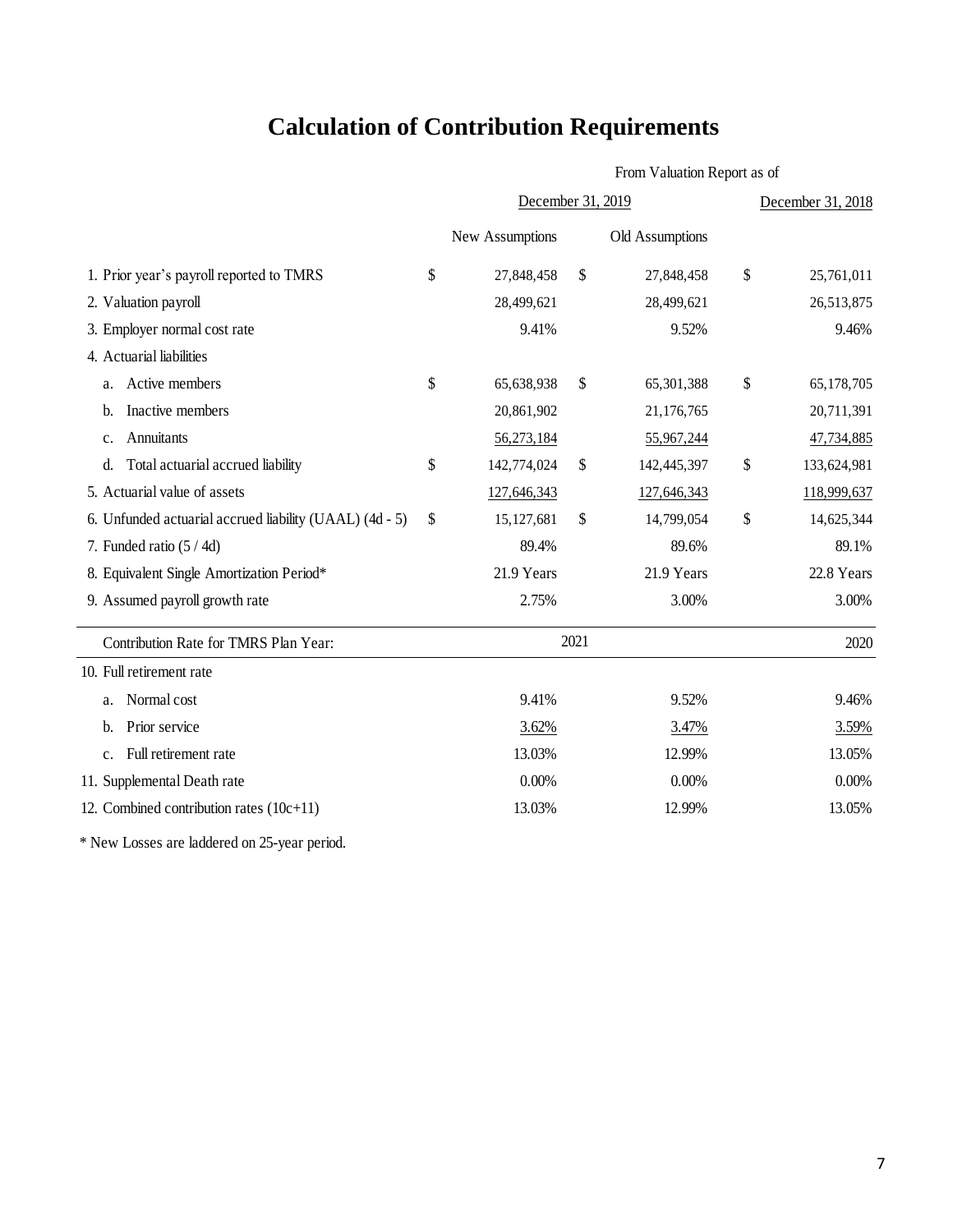## **Summary of Benefit Provisions**

The plan provisions are adopted by the governing body of the City, within the options available in the state statutes governing TMRS. Plan provisions for the City in effect as of April 1, 2020 were as follows:

| Employee deposit rate                          | 7%                       |
|------------------------------------------------|--------------------------|
| Matching ratio (city to employee)              | $2$ to 1                 |
| Years required for vesting                     | 5                        |
| Retirement Eligibility (Age/Service)           | 60/5, 0/20               |
| <b>Updated Service Credit</b>                  | 100% Repeating Transfers |
| Annuity Increase (to retirees)                 | 50% of CPI Repeating     |
| Supplemental Death Benefit to Active Employees | N <sub>0</sub>           |
| Supplemental Death Benefit to Retirees         | N <sub>0</sub>           |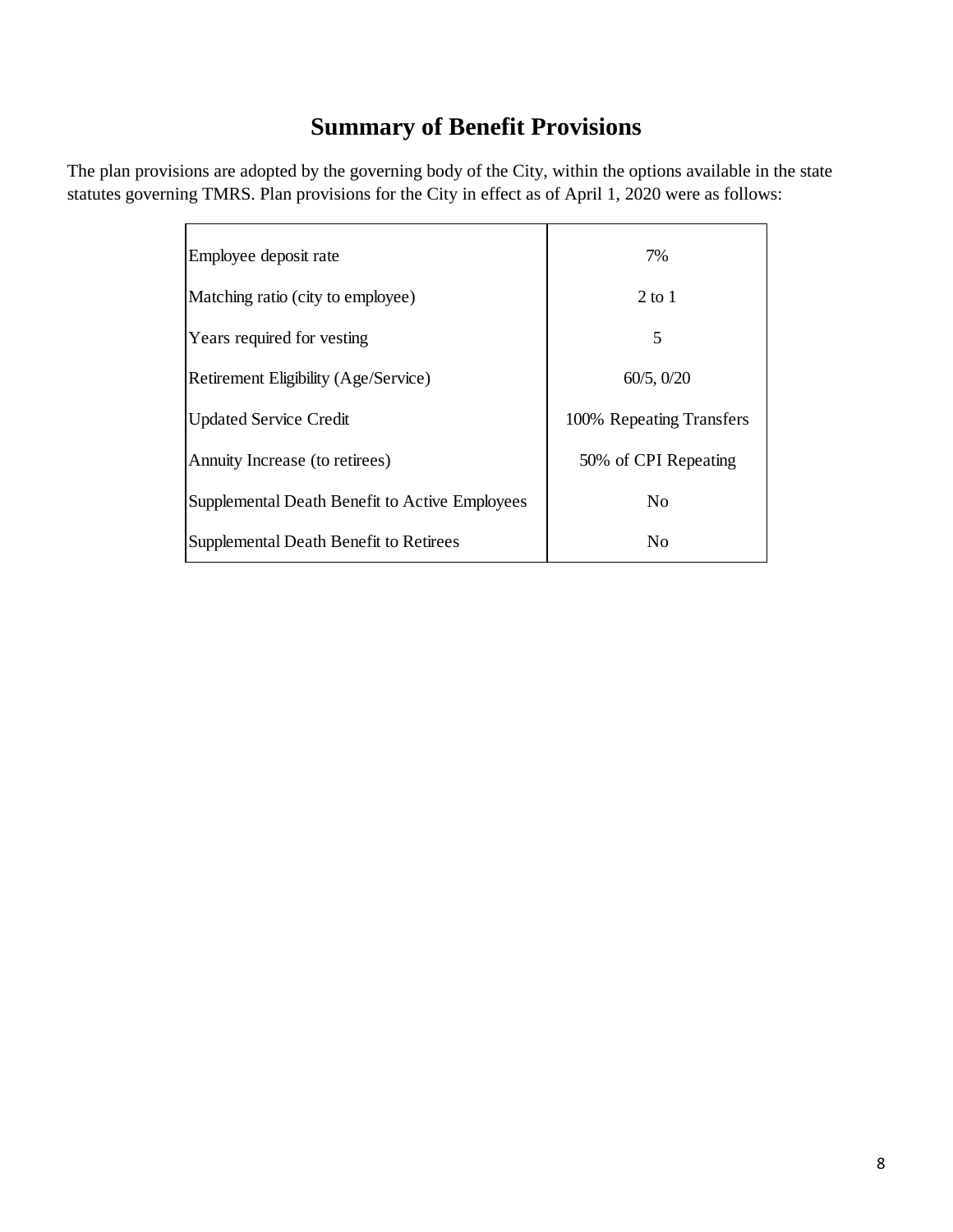# **Amortization Bases and Payments**

| Year        |                              | Years     |                  |                           |           |
|-------------|------------------------------|-----------|------------------|---------------------------|-----------|
| Established | Description                  | Remaining | Base             |                           | Payment   |
| 2013        | 2013 Valuation (Fresh Start) | 21        | \$<br>12,668,415 | $\boldsymbol{\mathsf{S}}$ | 889,035   |
| 2014        | 2014 Experience              | 21        | (1,694,315)      |                           | (118,902) |
| 2015        | 2015 Experience              | 26        | 468,208          |                           | 28,789    |
| 2015        | 2015 Actuarial Changes       | 26        | 1,540,096        |                           | 94,697    |
| 2016        | 2016 Experience              | 22        | 541,270          |                           | 36,862    |
| 2017        | 2017 Experience              | 21        | (77,012)         |                           | (5,404)   |
| 2018        | 2018 Experience              | 24        | 1,182,946        |                           | 76,301    |
| 2019        | 2019 Experience              | 25        | 169,446          |                           | 10,663    |
| 2019        | 2019 Actuarial Changes       | 25        | 328,627          |                           | 20,680    |
|             | <b>Total</b>                 |           | 15,127,681       |                           | 1,032,721 |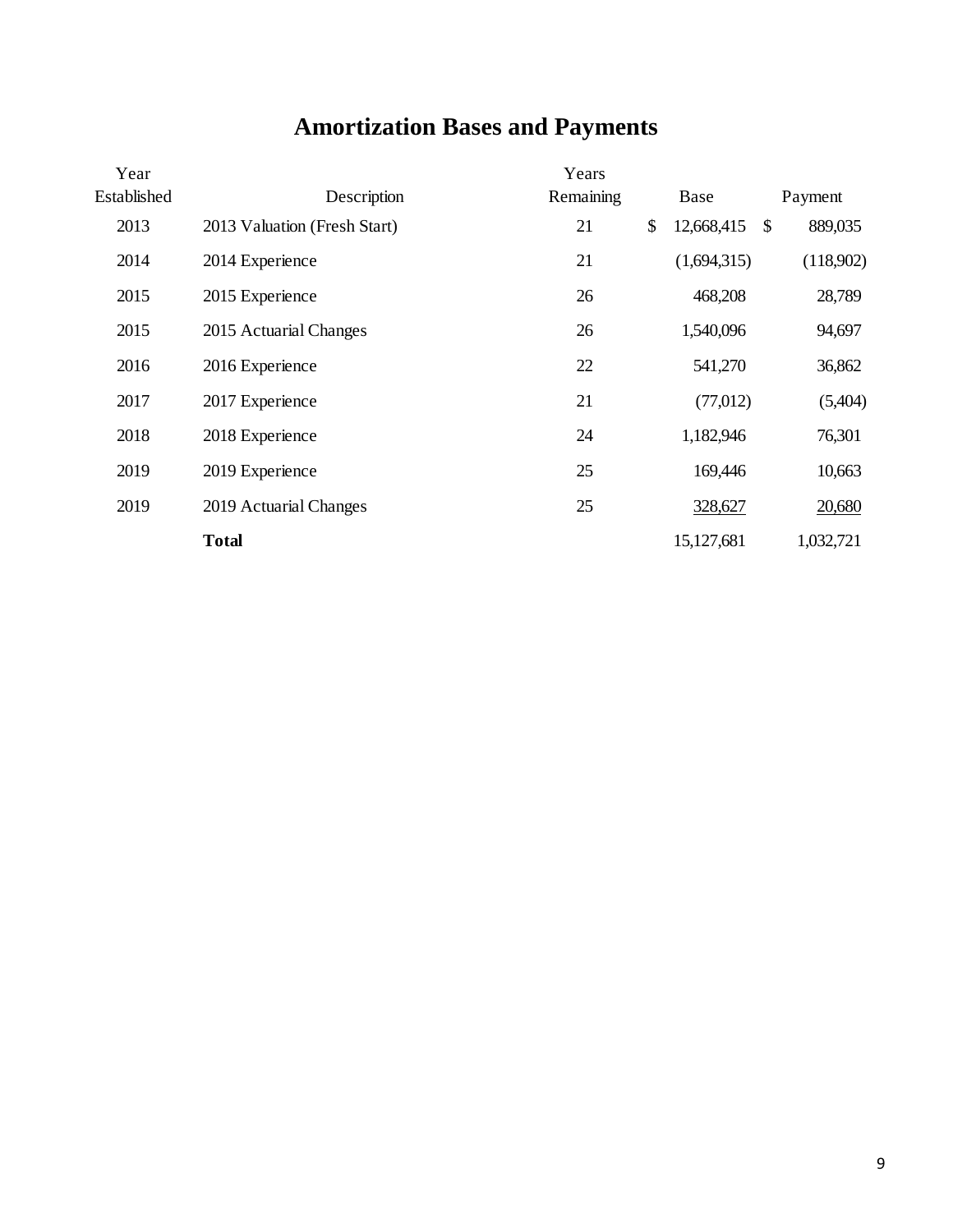|              |                         |              | Effective         |                 |                |                   |                      |    |             |                      |
|--------------|-------------------------|--------------|-------------------|-----------------|----------------|-------------------|----------------------|----|-------------|----------------------|
|              |                         |              | Retirement        | Employer        | <b>M</b> ember |                   | <b>External Cash</b> |    |             |                      |
| Year Ending  |                         | Payroll      | Contribution      | Contributions   | Contributions  | Benefit           | Flow for the         |    | Interest    | <b>BAF</b>           |
| December 31, |                         | for the Year | Rate <sup>a</sup> | for the Year    | for the Year   | Payments          | Year                 |    | Credit      | Balance <sup>b</sup> |
| (1)          |                         | (2)          | (3)               | (4)             | (5)            | (6)               | (7)                  |    | (8)         | (9)                  |
|              |                         |              | (4)/(2)           |                 |                |                   | $(4) + (5) + (6)$    |    |             |                      |
| 2017         | $\sqrt[6]{\frac{1}{2}}$ | 23,729,529   | 13.00%            | \$<br>3,084,838 | \$<br>.661,067 | \$<br>(3,944,447) | \$<br>801,458        | \$ | 13,140,455  | \$<br>114,662,905    |
| 2018         |                         | 25,761,011   | 13.08%            | 3,369,540       | 1,803,271      | (4,276,402)       | 896,409              |    | (3,528,087) | 112,031,227          |
| 2019         |                         | 27,848,458   | 12.82%            | 3,570,170       | 1,949,392      | (5,118,244)       | 401,318              |    | 17,276,205  | 129,708,751          |
| 2020         |                         | 28,499,621   | 13.05%            | 3,719,201       | 1,994,973      | (6,006,129)       | (291, 955)           |    | 8,755,341   | 138, 172, 136        |
| 2021         |                         | 29,283,361   | 13.03%            | 3,815,622       | 2,049,835      | (6,200,607)       | (335,150)            |    | 9,326,619   | 147, 163, 605        |

## **Historical and Projected Accumulation of the BAF Balance**

a. Effective retirement contribution rate is the actual rate determined by dividing the employer contribution received by the payroll paid.

b. BAF Balance may not sum due to rounding.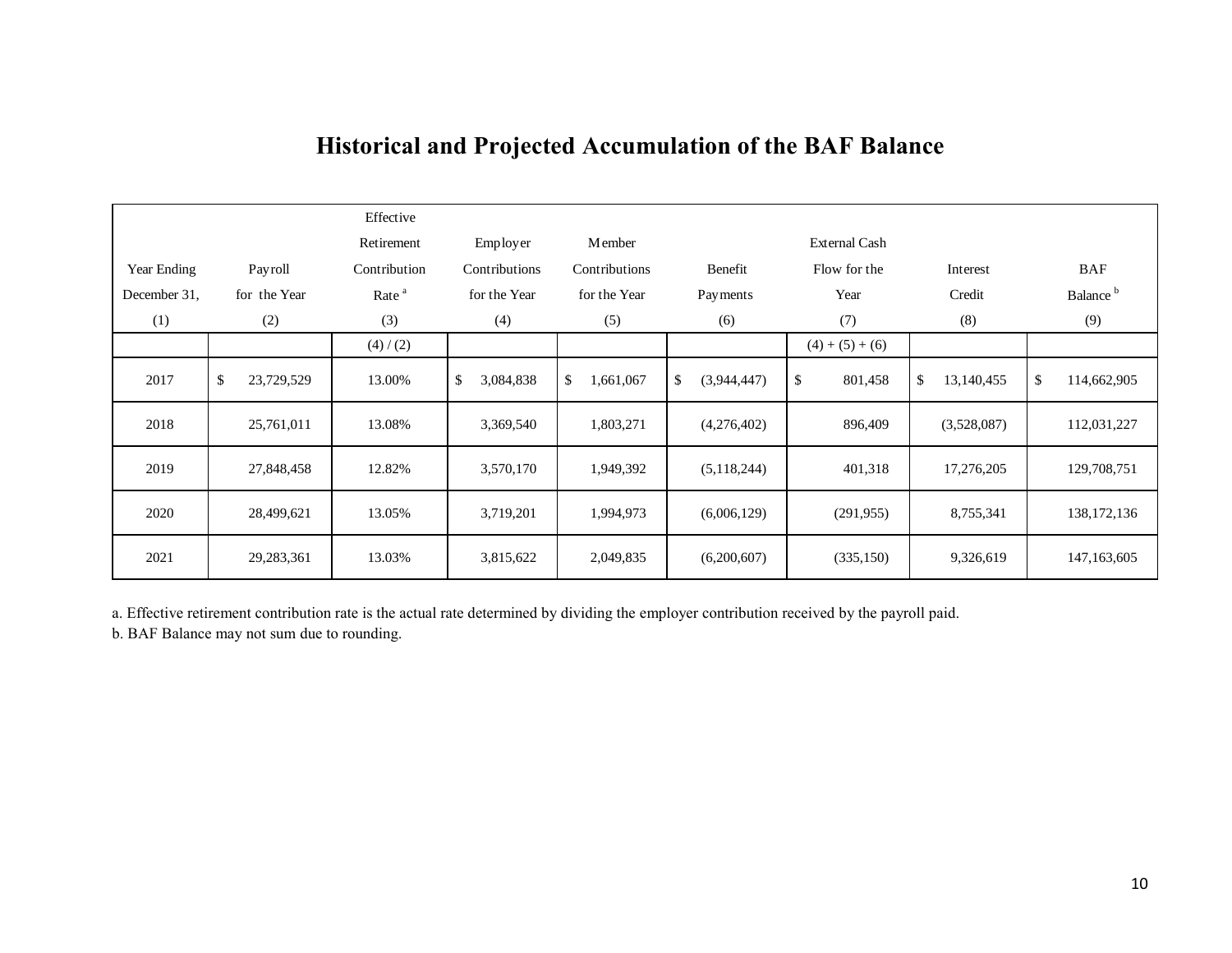### **Reconciliation of Full Retirement Rate from Prior Actuarial Valuation Report**

Actuarial valuations are based on long-term assumptions, and actual results in a specific year can, and almost certainly will, differ as actual experience deviates from the assumptions. The following table provides a detailed breakdown of changes in the retirement portion of your city's contribution rate. This analysis reconciles the change in the retirement portion (ADEC) of your city's contribution rate from 2020 to 2021, but will not reflect any change in the cost of the Supplemental Death Benefit (SDB), if your city currently has this provision. (Any changes in the cost of the SDB are primarily due to the changes in the average age of your city's employee group and/or the number of covered retirees.) Following the table below is a brief description of the common sources for deviation from the expected.

| Change in Full Retirement Rate                     |            |  |       |      |  |  |  |
|----------------------------------------------------|------------|--|-------|------|--|--|--|
| Full Rate from 12/31/2018 Valuation (PY 2020 Rate) |            |  |       |      |  |  |  |
| Benefit changes                                    | $0.00\%$   |  |       |      |  |  |  |
| Return on Actuarial Value of Assets                | (0.04)     |  |       |      |  |  |  |
| Contribution lag/fully amortized prior bases       | (0.03)     |  |       |      |  |  |  |
| Payroll growth                                     | (0.16)     |  |       |      |  |  |  |
| Normal cost                                        | 0.06       |  |       |      |  |  |  |
| Liability growth                                   | 0.11       |  |       |      |  |  |  |
| Subtotal Experience Change                         | $(0.06)$ % |  |       |      |  |  |  |
| <b>Actuarial Changes</b>                           | 0.04       |  |       |      |  |  |  |
| Total change                                       | $(0.02)$ % |  |       |      |  |  |  |
| Full Rate from 12/31/2019 Valuation (PY 2021 Rate) |            |  | 13.03 | $\%$ |  |  |  |

**Benefit Changes** - Shows the increase or decrease in the contribution rate associated with any modifications made to the member city's TMRS plan provisions. This will also include any changes to the amortization period adopted by ordinance.

**Return on Actuarial Value of Assets (AVA)** - Shows the change in the contribution rate associated with the return on the AVA being different than the assumed 6.75%. For the year ending December 31, 2019, the return on an AVA basis was 6.93%. The impact may show as 0.00% due to rounding.

**Contribution Lag/Fully Amortized Prior Bases** - Shows the total increase or decrease in the contribution rate associated with the phase in of contributions and/or any additional contributions above the full rate. The effect of the "Contribution Lag" is also included here and refers to the time delay between the actuarial valuation date and the date the contribution rate becomes effective. For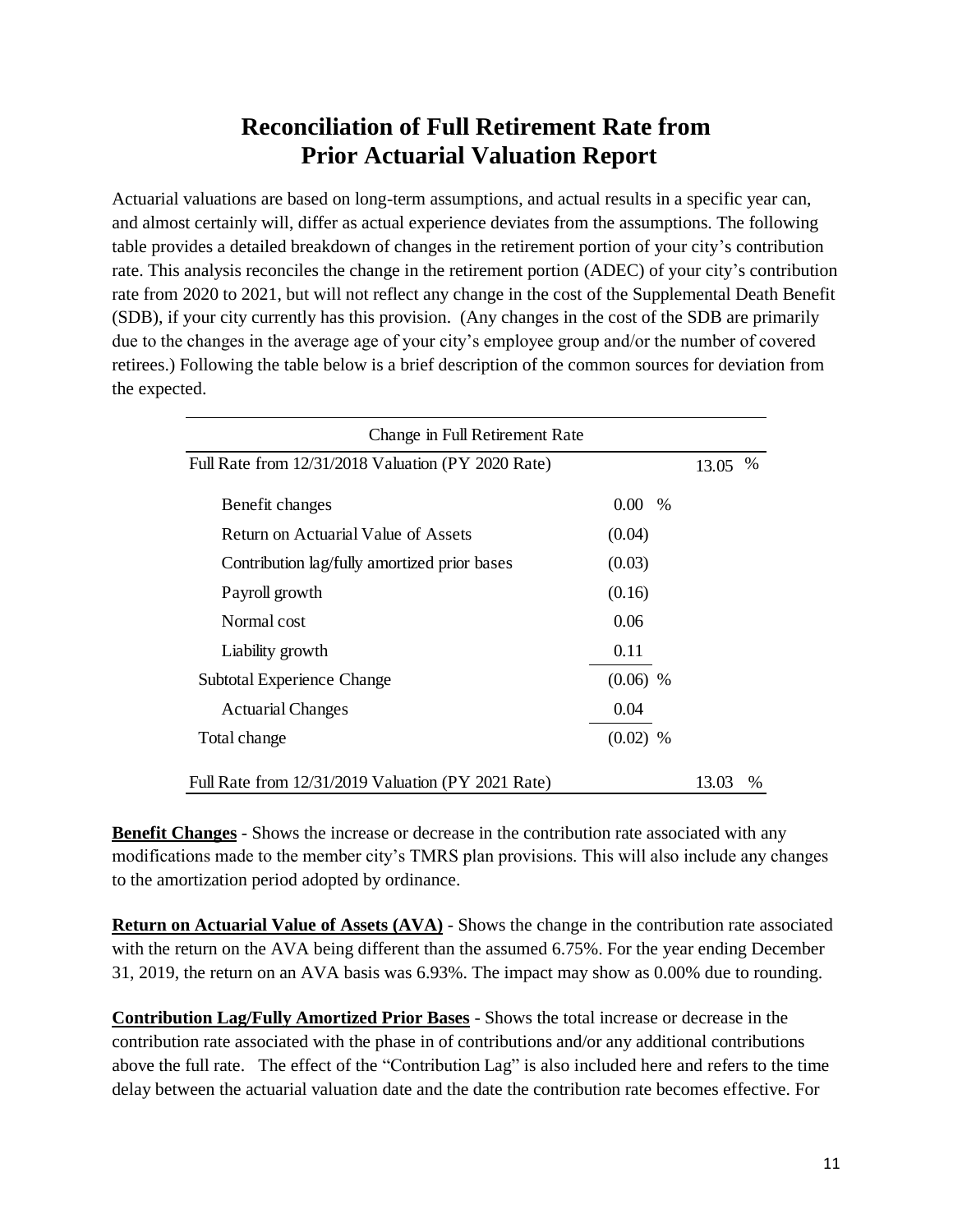TMRS member cities, the "Contribution Lag" is one year (i.e., the Actuarial Valuation as of December 31, 2019 sets the rate effective for Calendar Year 2021). **The impact of the "Contribution Lag" is expected to become immaterial once a city is contributing the Full Rate and the Full Rate stabilizes.**

In addition, it shows the impact of the bases, if any, which became fully amortized as of this valuation since payments for those bases are no longer part of the calculation of the prior service rate.

**Payroll Growth** - Shows the increase or decrease in the contribution rate associated with higher or lower than expected growth in the member city's overall payroll. The amortization payments were calculated assuming payroll grows at 3.00% per year. Overall payroll growth greater (less) than 3.00% will typically cause a decrease (increase) in the prior service rate.

**Normal Cost** - Shows the increase or decrease in the contribution rate associated with changes in the average normal cost rate for the individual city's population. The normal cost rate for an employee is the contribution rate which, if applied to a member's compensation throughout their period of anticipated covered service with the municipality, would be sufficient to meet all benefits payable on their behalf. The salary-weighted average of the individual rates is the total normal cost rate.

**Liability Growth** - Shows the increase or decrease in the contribution rate associated with larger or lower than expected growth in the member city's overall plan liabilities. The most significant sources for variance will be individual salary increases compared to the assumption and turnover.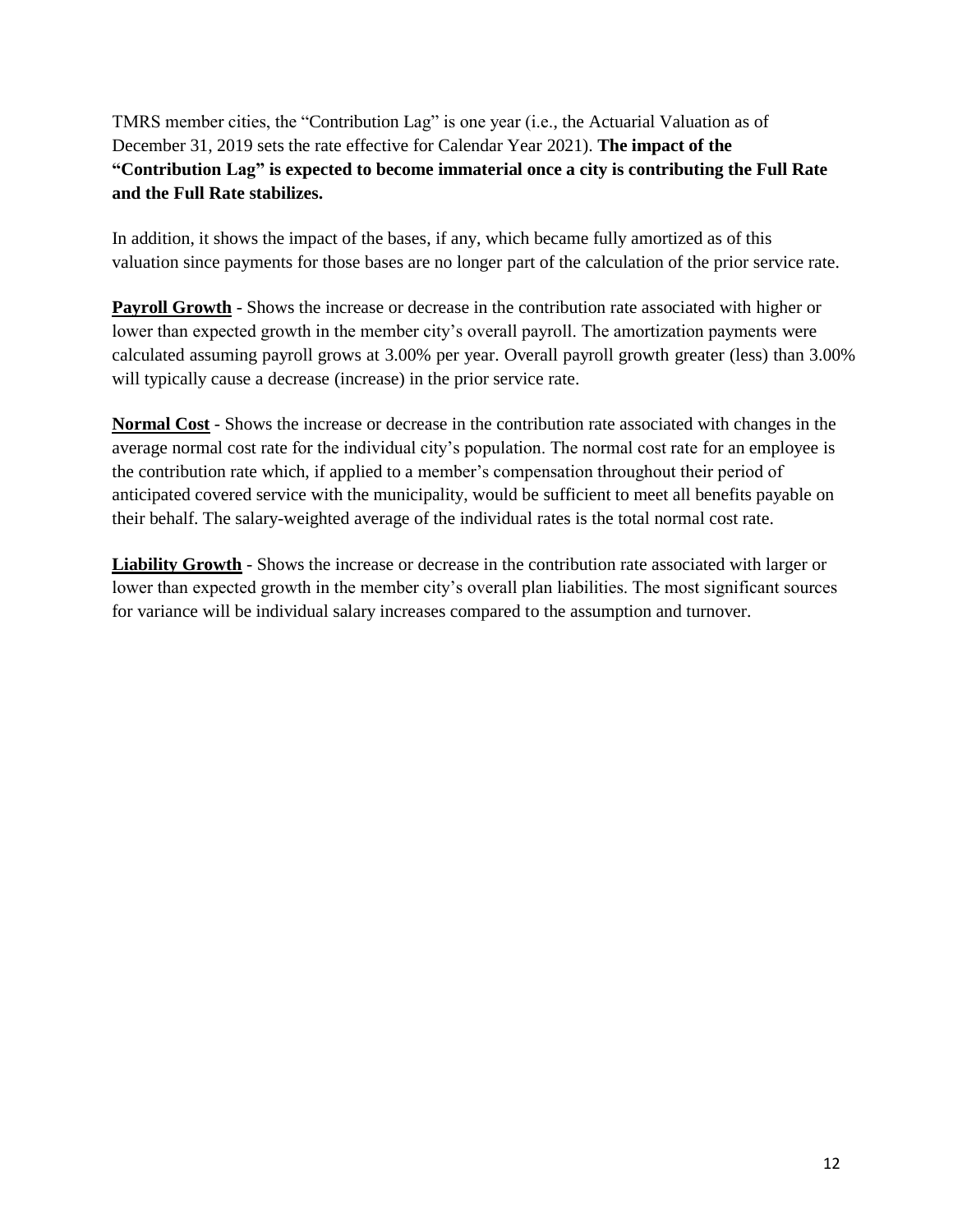## **Risks Associated with Measuring the Accrued Liability and Actuarially Determined Contribution**

Risks facing a pension plan evolve over time. A young plan with virtually no investments and paying few benefits may experience little investment risk. An older plan with a large number of members in pay status and a significant trust may be much more exposed to investment risk. Generally accepted plan maturity measures include the following:

| Ratio of the market value of assets to payroll                      | 4.7           |
|---------------------------------------------------------------------|---------------|
| Ratio of actuarial accrued liability to payroll                     | 5.1           |
| Ratio of actives to retirees and beneficiaries                      | $1.6^{\circ}$ |
| Net cash flow as a percentage of market value of assets             | $0.3\%$       |
| Duration of liabilities                                             | 18.4          |
| Change in Contribution Rate with 10% decline in assets (smoothed)   | 0.28%         |
| Change in Contribution Rate with 10% decline in assets (unsmoothed) | 2.82%         |

**Ratio of Market Value of Assets to Payroll** - The relationship between assets and payroll is a useful indicator of the potential volatility of contributions. For example, if the market value of assets is 4.0 times the payroll, a return on assets 5% different than assumed would equal 20% of payroll. A higher (lower) or increasing (decreasing) level of this maturity measure generally indicates a higher (lower) or increasing (decreasing) volatility in plan sponsor contributions as a percentage of payroll.

**Ratio of Actuarial Accrued Liability to Payroll** - The ratio of liability to payroll may also be used as a measure of sensitivity of the liability itself. For example, if the actuarial accrued liability is 5.0 times the payroll, a change in liability 2% other than assumed would equal 10% of payroll. A higher (lower) or increasing (decreasing) level of this maturity measure generally indicates a higher (lower) or increasing (decreasing) volatility in liability (and also plan sponsor contributions) as a percentage of payroll.

The relationship between the actuarial accrued liability and payroll is a useful indicator of the potential longer term asset-related volatility once the current UAAL is fully amortized. A funding policy that targets a funded ratio of 100% is expected to result in the ratio of assets to payroll and the ratio of liability to payroll converging over time.

**Ratio of Actives to Retirees and Beneficiaries** - A young plan with many active members and few retirees will have a high ratio of active to retirees. A mature open plan may have close to the same number of actives to retirees resulting in a ratio near 1.0. A super-mature or closed plan may have significantly more retirees than actives resulting in a ratio below 1.0.

**Net Cash Flow as a Percentage of Market Value** - A positive net cash flow means contributions exceed benefits and expenses. A negative cash flow means existing funds are being used to make payments. A certain amount of negative net cash flow is generally expected to occur when benefits